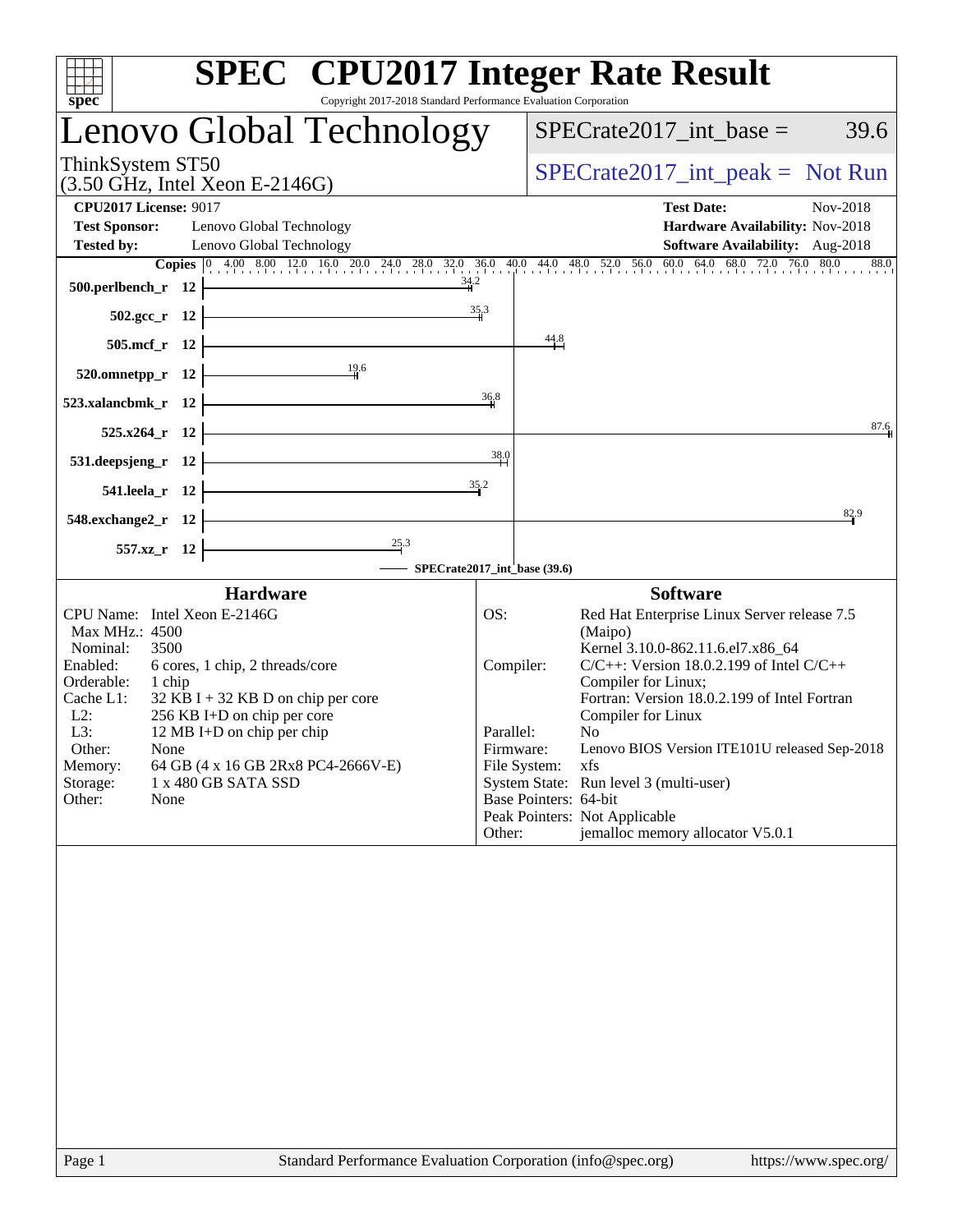

#### **[SPEC CPU2017 Integer Rate Result](http://www.spec.org/auto/cpu2017/Docs/result-fields.html#SPECCPU2017IntegerRateResult)** Copyright 2017-2018 Standard Performance Evaluation Corporation

## Lenovo Global Technology

SPECrate2017 int\_base =  $39.6$ 

(3.50 GHz, Intel Xeon E-2146G)

ThinkSystem ST50  $SPECrate2017$ \_int\_peak = Not Run

**[Test Sponsor:](http://www.spec.org/auto/cpu2017/Docs/result-fields.html#TestSponsor)** Lenovo Global Technology **[Hardware Availability:](http://www.spec.org/auto/cpu2017/Docs/result-fields.html#HardwareAvailability)** Nov-2018 **[Tested by:](http://www.spec.org/auto/cpu2017/Docs/result-fields.html#Testedby)** Lenovo Global Technology **[Software Availability:](http://www.spec.org/auto/cpu2017/Docs/result-fields.html#SoftwareAvailability)** Aug-2018

**[CPU2017 License:](http://www.spec.org/auto/cpu2017/Docs/result-fields.html#CPU2017License)** 9017 **[Test Date:](http://www.spec.org/auto/cpu2017/Docs/result-fields.html#TestDate)** Nov-2018

### **[Results Table](http://www.spec.org/auto/cpu2017/Docs/result-fields.html#ResultsTable)**

|                               | <b>Base</b>   |                |                |                |             | <b>Peak</b>    |       |               |                |              |                |              |                |              |
|-------------------------------|---------------|----------------|----------------|----------------|-------------|----------------|-------|---------------|----------------|--------------|----------------|--------------|----------------|--------------|
| <b>Benchmark</b>              | <b>Copies</b> | <b>Seconds</b> | Ratio          | <b>Seconds</b> | Ratio       | <b>Seconds</b> | Ratio | <b>Copies</b> | <b>Seconds</b> | <b>Ratio</b> | <b>Seconds</b> | <b>Ratio</b> | <b>Seconds</b> | <b>Ratio</b> |
| $500.$ perlbench_r            | 12            | 556            | 34.3           | 559            | 34.2        | 564            | 33.9  |               |                |              |                |              |                |              |
| $502.\text{gcc}$ <sub>r</sub> | 12            | 478            | 35.6           | 482            | 35.3        | 482            | 35.3  |               |                |              |                |              |                |              |
| $505$ .mcf r                  | 12            | 421            | 46.0           | 433            | 44.8        | 433            | 44.8  |               |                |              |                |              |                |              |
| 520.omnetpp_r                 | 12            | 800            | 19.7           | 801            | <b>19.6</b> | 816            | 19.3  |               |                |              |                |              |                |              |
| 523.xalancbmk r               | 12            | 342            | 37.1           | 345            | 36.7        | 345            | 36.8  |               |                |              |                |              |                |              |
| 525.x264 r                    | 12            | 240            | 87.4           | 239            | 87.8        | 240            | 87.6  |               |                |              |                |              |                |              |
| 531.deepsjeng_r               | 12            | 354            | 38.8           | 362            | 38.0        | 362            | 38.0  |               |                |              |                |              |                |              |
| 541.leela r                   | 12            | 565            | 35.2           | 565            | 35.2        | 563            | 35.3  |               |                |              |                |              |                |              |
| 548.exchange2_r               | 12            | 379            | 83.0           | 379            | 82.9        | 380            | 82.8  |               |                |              |                |              |                |              |
| $557.xz$ _r                   | 12            | 512            | 25.3           | 513            | 25.3        | 513            | 25.3  |               |                |              |                |              |                |              |
| $SPECrate2017$ int base =     |               |                | 39.6           |                |             |                |       |               |                |              |                |              |                |              |
| $SPECrate2017$ int peak =     |               |                | <b>Not Run</b> |                |             |                |       |               |                |              |                |              |                |              |

Results appear in the [order in which they were run](http://www.spec.org/auto/cpu2017/Docs/result-fields.html#RunOrder). Bold underlined text [indicates a median measurement](http://www.spec.org/auto/cpu2017/Docs/result-fields.html#Median).

### **[Submit Notes](http://www.spec.org/auto/cpu2017/Docs/result-fields.html#SubmitNotes)**

 The taskset mechanism was used to bind copies to processors. The config file option 'submit' was used to generate taskset commands to bind each copy to a specific processor. For details, please see the config file.

### **[Operating System Notes](http://www.spec.org/auto/cpu2017/Docs/result-fields.html#OperatingSystemNotes)**

Stack size set to unlimited using "ulimit -s unlimited"

### **[General Notes](http://www.spec.org/auto/cpu2017/Docs/result-fields.html#GeneralNotes)**

Environment variables set by runcpu before the start of the run: LD\_LIBRARY\_PATH = "/home/cpu2017-1.0.5-ic18.0u2/lib/ia32:/home/cpu2017-1.0.5-ic18.0u2/lib/intel64" LD\_LIBRARY\_PATH = "\$LD\_LIBRARY\_PATH:/home/cpu2017-1.0.5-ic18.0u2/je5.0.1-32:/home/cpu2017-1.0.5-ic18.0u2/je5.0.1-64" Binaries compiled on a system with 1x Intel Core i7-6700K CPU + 32GB RAM memory using Redhat Enterprise Linux 7.5 Transparent Huge Pages enabled by default Prior to runcpu invocation Filesystem page cache synced and cleared with: sync; echo 3> /proc/sys/vm/drop\_caches Yes: The test sponsor attests, as of date of publication, that CVE-2017-5754 (Meltdown) is mitigated in the system as tested and documented. Yes: The test sponsor attests, as of date of publication, that CVE-2017-5753 (Spectre variant 1) is mitigated in the system as tested and documented. Yes: The test sponsor attests, as of date of publication, that CVE-2017-5715 (Spectre variant 2) is mitigated in the system as tested and documented.

**(Continued on next page)**

| Page 2 | Standard Performance Evaluation Corporation (info@spec.org) | https://www.spec.org/ |
|--------|-------------------------------------------------------------|-----------------------|
|        |                                                             |                       |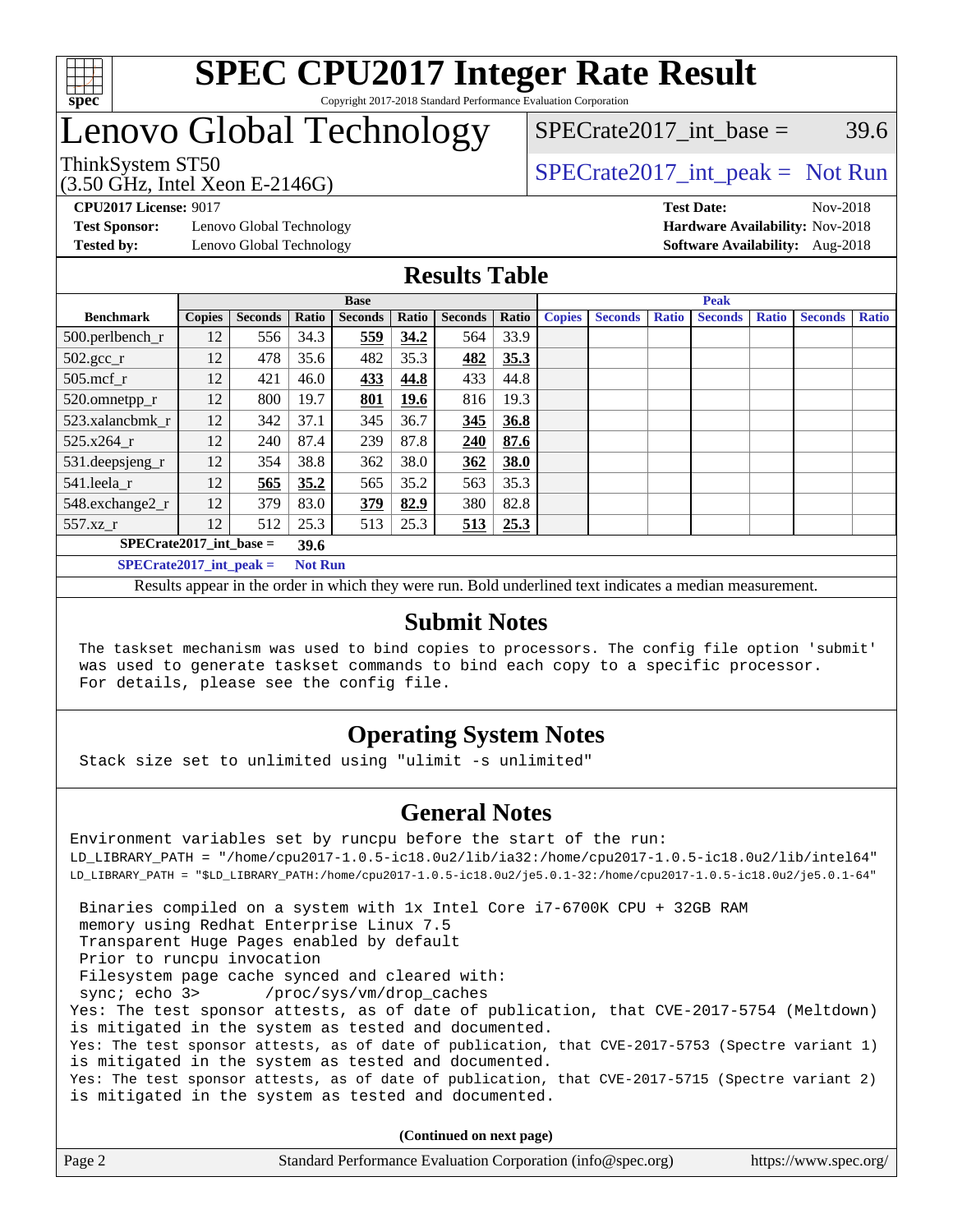

# **[SPEC CPU2017 Integer Rate Result](http://www.spec.org/auto/cpu2017/Docs/result-fields.html#SPECCPU2017IntegerRateResult)**

Copyright 2017-2018 Standard Performance Evaluation Corporation

## Lenovo Global Technology

ThinkSystem ST50  $SPECrate2017$ \_int\_peak = Not Run

 $SPECTate2017\_int\_base = 39.6$ 

(3.50 GHz, Intel Xeon E-2146G)

**[CPU2017 License:](http://www.spec.org/auto/cpu2017/Docs/result-fields.html#CPU2017License)** 9017 **[Test Date:](http://www.spec.org/auto/cpu2017/Docs/result-fields.html#TestDate)** Nov-2018

**[Test Sponsor:](http://www.spec.org/auto/cpu2017/Docs/result-fields.html#TestSponsor)** Lenovo Global Technology **[Hardware Availability:](http://www.spec.org/auto/cpu2017/Docs/result-fields.html#HardwareAvailability)** Nov-2018 **[Tested by:](http://www.spec.org/auto/cpu2017/Docs/result-fields.html#Testedby)** Lenovo Global Technology **[Software Availability:](http://www.spec.org/auto/cpu2017/Docs/result-fields.html#SoftwareAvailability)** Aug-2018

Page 3 Standard Performance Evaluation Corporation [\(info@spec.org\)](mailto:info@spec.org) <https://www.spec.org/> **[General Notes \(Continued\)](http://www.spec.org/auto/cpu2017/Docs/result-fields.html#GeneralNotes)** jemalloc, a general purpose malloc implementation built with the RedHat Enterprise 7.5, and the system compiler gcc 4.8.5 sources available from jemalloc.net or <https://github.com/jemalloc/jemalloc/releases> **[Platform Notes](http://www.spec.org/auto/cpu2017/Docs/result-fields.html#PlatformNotes)** BIOS configuration: ICE Performance Mode set to 4HD Cooling Mode Sysinfo program /home/cpu2017-1.0.5-ic18.0u2/bin/sysinfo Rev: r5974 of 2018-05-19 9bcde8f2999c33d61f64985e45859ea9 running on st50 Wed Nov 14 23:19:39 2018 SUT (System Under Test) info as seen by some common utilities. For more information on this section, see <https://www.spec.org/cpu2017/Docs/config.html#sysinfo> From /proc/cpuinfo model name : Intel(R) Xeon(R) E-2146G CPU @ 3.50GHz 1 "physical id"s (chips) 12 "processors" cores, siblings (Caution: counting these is hw and system dependent. The following excerpts from /proc/cpuinfo might not be reliable. Use with caution.) cpu cores : 6 siblings : 12 physical 0: cores 0 1 2 3 4 5 From lscpu: Architecture: x86\_64 CPU op-mode(s): 32-bit, 64-bit Byte Order: Little Endian  $CPU(s):$  12 On-line CPU(s) list: 0-11 Thread(s) per core: 2 Core(s) per socket: 6 Socket(s): 1 NUMA node(s): 1 Vendor ID: GenuineIntel CPU family: 6 Model: 158 Model name: Intel(R) Xeon(R) E-2146G CPU @ 3.50GHz Stepping: 10 CPU MHz: 1405.212 CPU max MHz: 4500.0000 CPU min MHz: 800.0000 BogoMIPS: 7008.00 Virtualization: VT-x **(Continued on next page)**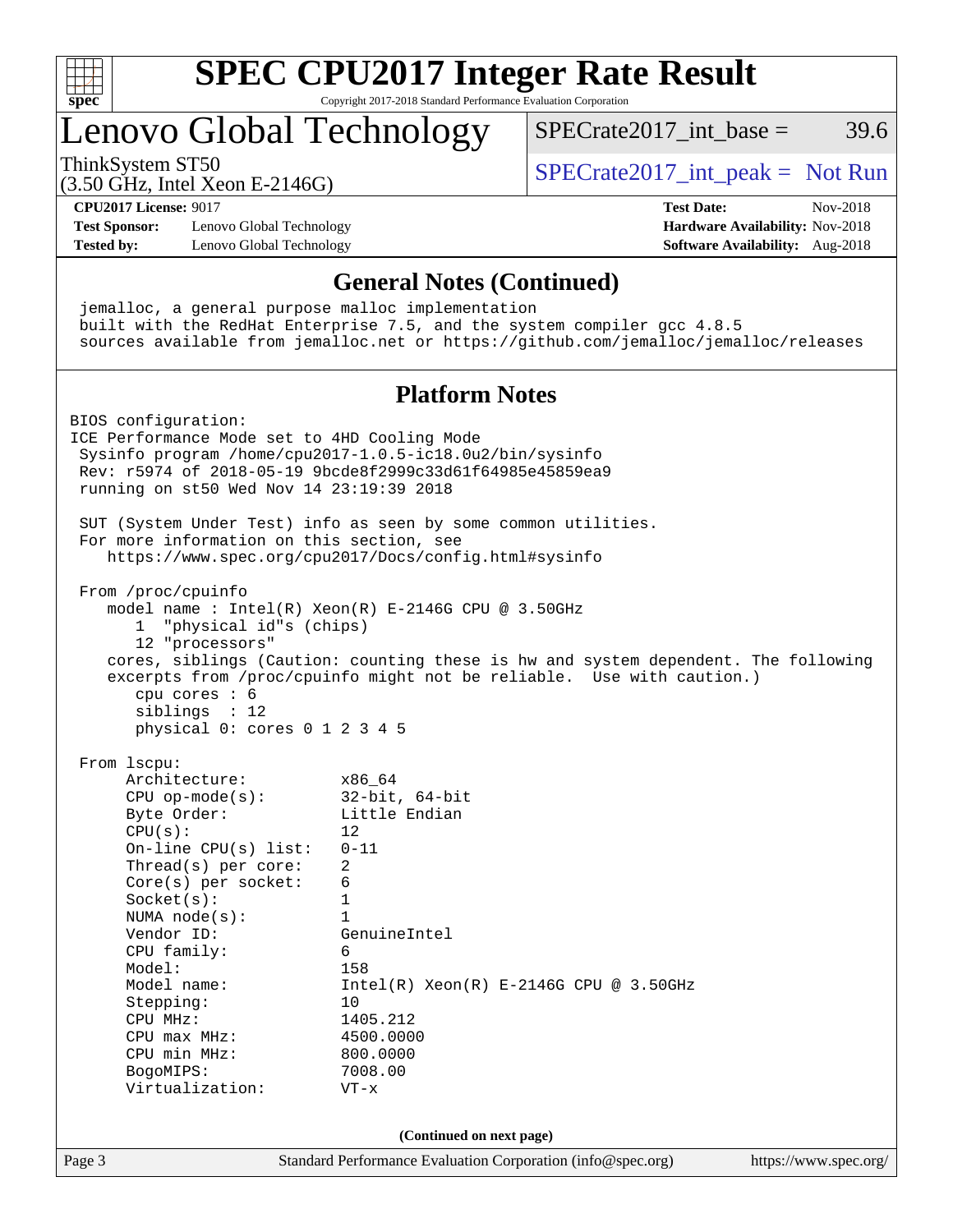

# **[SPEC CPU2017 Integer Rate Result](http://www.spec.org/auto/cpu2017/Docs/result-fields.html#SPECCPU2017IntegerRateResult)**

Copyright 2017-2018 Standard Performance Evaluation Corporation

Lenovo Global Technology

ThinkSystem ST50  $SPECrate2017$ \_int\_peak = Not Run

 $SPECTate2017\_int\_base = 39.6$ 

#### **[CPU2017 License:](http://www.spec.org/auto/cpu2017/Docs/result-fields.html#CPU2017License)** 9017 **[Test Date:](http://www.spec.org/auto/cpu2017/Docs/result-fields.html#TestDate)** Nov-2018

**[Test Sponsor:](http://www.spec.org/auto/cpu2017/Docs/result-fields.html#TestSponsor)** Lenovo Global Technology **[Hardware Availability:](http://www.spec.org/auto/cpu2017/Docs/result-fields.html#HardwareAvailability)** Nov-2018 **[Tested by:](http://www.spec.org/auto/cpu2017/Docs/result-fields.html#Testedby)** Lenovo Global Technology **[Software Availability:](http://www.spec.org/auto/cpu2017/Docs/result-fields.html#SoftwareAvailability)** Aug-2018

(3.50 GHz, Intel Xeon E-2146G)

#### **[Platform Notes \(Continued\)](http://www.spec.org/auto/cpu2017/Docs/result-fields.html#PlatformNotes)**

 L1d cache: 32K L1i cache: 32K L2 cache: 256K L3 cache: 12288K NUMA node0 CPU(s): 0-11 Flags: fpu vme de pse tsc msr pae mce cx8 apic sep mtrr pge mca cmov pat pse36 clflush dts acpi mmx fxsr sse sse2 ss ht tm pbe syscall nx pdpe1gb rdtscp lm constant\_tsc art arch\_perfmon pebs bts rep\_good nopl xtopology nonstop\_tsc aperfmperf eagerfpu pni pclmulqdq dtes64 monitor ds\_cpl vmx smx est tm2 ssse3 sdbg fma cx16 xtpr pdcm pcid sse4\_1 sse4\_2 x2apic movbe popcnt tsc\_deadline\_timer aes xsave avx f16c rdrand lahf\_lm abm 3dnowprefetch epb intel\_pt ssbd ibrs ibpb stibp tpr\_shadow vnmi flexpriority ept vpid fsgsbase tsc\_adjust bmi1 hle avx2 smep bmi2 erms invpcid rtm mpx rdseed adx smap clflushopt xsaveopt xsavec xgetbv1 dtherm ida arat pln pts hwp hwp\_notify hwp\_act\_window hwp\_epp spec\_ctrl intel\_stibp flush\_l1d /proc/cpuinfo cache data cache size : 12288 KB From numactl --hardware WARNING: a numactl 'node' might or might not correspond to a physical chip. available: 1 nodes (0) node 0 cpus: 0 1 2 3 4 5 6 7 8 9 10 11 node 0 size: 65371 MB node 0 free: 61776 MB node distances: node 0 0: 10 From /proc/meminfo MemTotal: 65807636 kB HugePages\_Total: 0 Hugepagesize: 2048 kB From /etc/\*release\* /etc/\*version\* os-release: NAME="Red Hat Enterprise Linux Server" VERSION="7.5 (Maipo)" ID="rhel" ID\_LIKE="fedora" VARIANT="Server" VARIANT\_ID="server" VERSION\_ID="7.5" PRETTY\_NAME="Red Hat Enterprise Linux Server 7.5 (Maipo)" redhat-release: Red Hat Enterprise Linux Server release 7.5 (Maipo) system-release: Red Hat Enterprise Linux Server release 7.5 (Maipo) system-release-cpe: cpe:/o:redhat:enterprise\_linux:7.5:ga:server

**(Continued on next page)**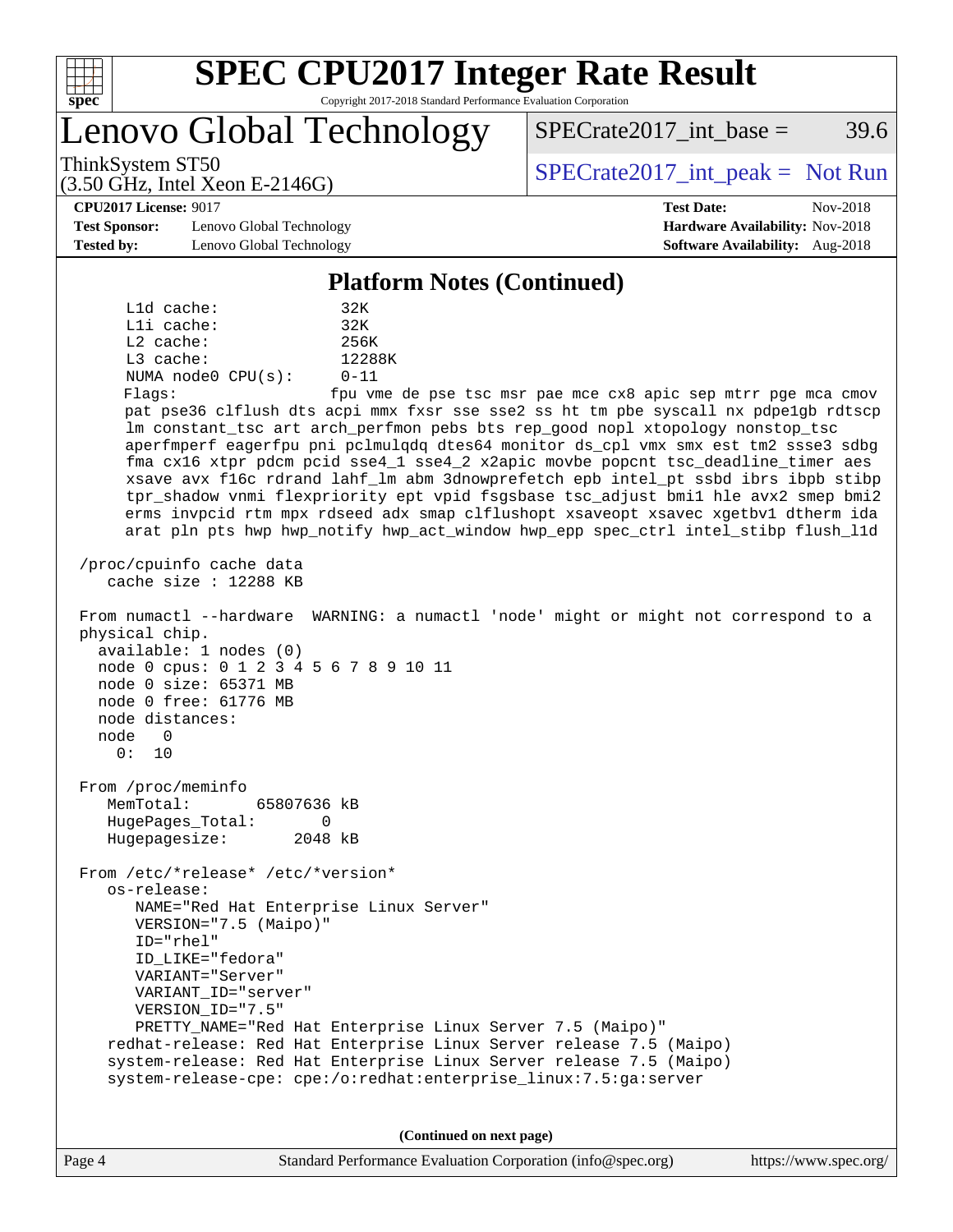

# **[SPEC CPU2017 Integer Rate Result](http://www.spec.org/auto/cpu2017/Docs/result-fields.html#SPECCPU2017IntegerRateResult)**

Copyright 2017-2018 Standard Performance Evaluation Corporation

### Lenovo Global Technology

ThinkSystem ST50  $SPECrate2017$ \_int\_peak = Not Run

 $SPECTate2017\_int\_base = 39.6$ 

#### (3.50 GHz, Intel Xeon E-2146G)

**[Test Sponsor:](http://www.spec.org/auto/cpu2017/Docs/result-fields.html#TestSponsor)** Lenovo Global Technology **[Hardware Availability:](http://www.spec.org/auto/cpu2017/Docs/result-fields.html#HardwareAvailability)** Nov-2018 **[Tested by:](http://www.spec.org/auto/cpu2017/Docs/result-fields.html#Testedby)** Lenovo Global Technology **[Software Availability:](http://www.spec.org/auto/cpu2017/Docs/result-fields.html#SoftwareAvailability)** Aug-2018

**[CPU2017 License:](http://www.spec.org/auto/cpu2017/Docs/result-fields.html#CPU2017License)** 9017 **[Test Date:](http://www.spec.org/auto/cpu2017/Docs/result-fields.html#TestDate)** Nov-2018

### **[Platform Notes \(Continued\)](http://www.spec.org/auto/cpu2017/Docs/result-fields.html#PlatformNotes)**

uname -a:

 Linux st50 3.10.0-862.11.6.el7.x86\_64 #1 SMP Fri Aug 10 16:55:11 UTC 2018 x86\_64 x86\_64 x86\_64 GNU/Linux

Kernel self-reported vulnerability status:

 CVE-2017-5754 (Meltdown): Mitigation: PTI CVE-2017-5753 (Spectre variant 1): Mitigation: Load fences, \_\_user pointer sanitization CVE-2017-5715 (Spectre variant 2): Mitigation: IBRS (kernel)

run-level 3 Nov 14 16:37

 SPEC is set to: /home/cpu2017-1.0.5-ic18.0u2 Filesystem Type Size Used Avail Use% Mounted on /dev/sda2 xfs 381G 14G 367G 4% /home

 Additional information from dmidecode follows. WARNING: Use caution when you interpret this section. The 'dmidecode' program reads system data which is "intended to allow hardware to be accurately determined", but the intent may not be met, as there are frequent changes to hardware, firmware, and the "DMTF SMBIOS" standard. BIOS LENOVO ITE101U 09/12/2018

Memory:

4x SK Hynix HMA82GU7CJR8N-VK 16 GB 2 rank 2667

(End of data from sysinfo program)

### **[Compiler Version Notes](http://www.spec.org/auto/cpu2017/Docs/result-fields.html#CompilerVersionNotes)**

| CC.                      | 500.perlbench_r(base) 502.gcc_r(base) 505.mcf_r(base) 525.x264_r(base)<br>$557.xx$ $r(base)$                                             |  |  |  |  |
|--------------------------|------------------------------------------------------------------------------------------------------------------------------------------|--|--|--|--|
|                          | $\text{icc}$ (ICC) 18.0.2 20180210<br>Copyright (C) 1985-2018 Intel Corporation. All rights reserved.                                    |  |  |  |  |
|                          | ----------------------------------<br>CXXC 520.omnetpp $r(base)$ 523.xalancbmk $r(base)$ 531.deepsjeng $r(base)$<br>$541.$ leela r(base) |  |  |  |  |
|                          | icpc (ICC) 18.0.2 20180210<br>Copyright (C) 1985-2018 Intel Corporation. All rights reserved.                                            |  |  |  |  |
| FC                       | 548.exchange2 r(base)                                                                                                                    |  |  |  |  |
| (Continued on next page) |                                                                                                                                          |  |  |  |  |
| Page 5                   | Standard Performance Evaluation Corporation (info@spec.org)<br>https://www.spec.org/                                                     |  |  |  |  |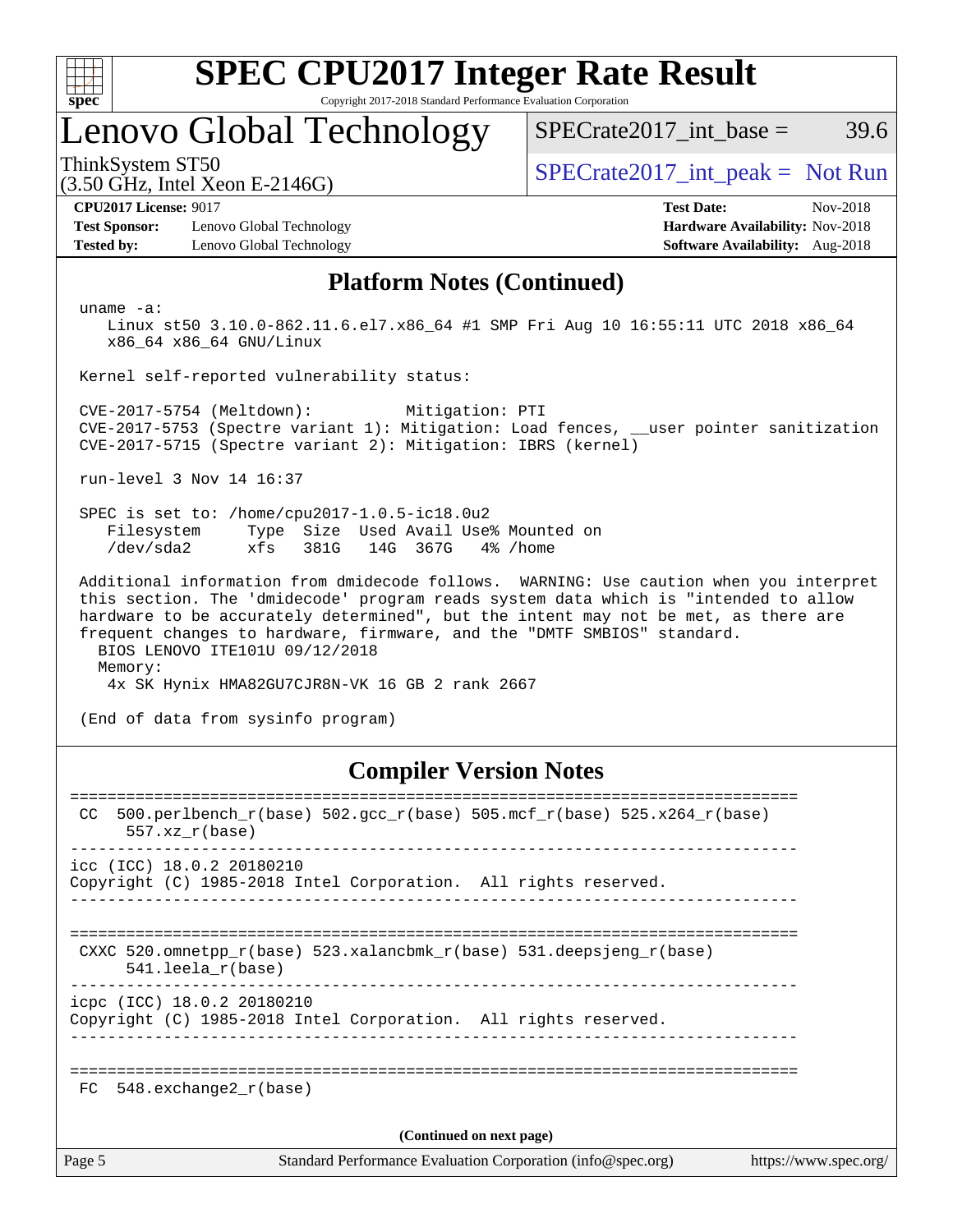

#### **[SPEC CPU2017 Integer Rate Result](http://www.spec.org/auto/cpu2017/Docs/result-fields.html#SPECCPU2017IntegerRateResult)** Copyright 2017-2018 Standard Performance Evaluation Corporation

### Lenovo Global Technology

 $SPECTate2017\_int\_base = 39.6$ 

(3.50 GHz, Intel Xeon E-2146G)

ThinkSystem ST50  $SPECrate2017$ \_int\_peak = Not Run

**[Test Sponsor:](http://www.spec.org/auto/cpu2017/Docs/result-fields.html#TestSponsor)** Lenovo Global Technology **[Hardware Availability:](http://www.spec.org/auto/cpu2017/Docs/result-fields.html#HardwareAvailability)** Nov-2018 **[Tested by:](http://www.spec.org/auto/cpu2017/Docs/result-fields.html#Testedby)** Lenovo Global Technology **[Software Availability:](http://www.spec.org/auto/cpu2017/Docs/result-fields.html#SoftwareAvailability)** Aug-2018

**[CPU2017 License:](http://www.spec.org/auto/cpu2017/Docs/result-fields.html#CPU2017License)** 9017 **[Test Date:](http://www.spec.org/auto/cpu2017/Docs/result-fields.html#TestDate)** Nov-2018

### **[Compiler Version Notes \(Continued\)](http://www.spec.org/auto/cpu2017/Docs/result-fields.html#CompilerVersionNotes)**

------------------------------------------------------------------------------

ifort (IFORT) 18.0.2 20180210

Copyright (C) 1985-2018 Intel Corporation. All rights reserved.

------------------------------------------------------------------------------

### **[Base Compiler Invocation](http://www.spec.org/auto/cpu2017/Docs/result-fields.html#BaseCompilerInvocation)**

#### [C benchmarks](http://www.spec.org/auto/cpu2017/Docs/result-fields.html#Cbenchmarks): [icc -m64 -std=c11](http://www.spec.org/cpu2017/results/res2018q4/cpu2017-20181126-09927.flags.html#user_CCbase_intel_icc_64bit_c11_33ee0cdaae7deeeab2a9725423ba97205ce30f63b9926c2519791662299b76a0318f32ddfffdc46587804de3178b4f9328c46fa7c2b0cd779d7a61945c91cd35)

[C++ benchmarks:](http://www.spec.org/auto/cpu2017/Docs/result-fields.html#CXXbenchmarks) [icpc -m64](http://www.spec.org/cpu2017/results/res2018q4/cpu2017-20181126-09927.flags.html#user_CXXbase_intel_icpc_64bit_4ecb2543ae3f1412ef961e0650ca070fec7b7afdcd6ed48761b84423119d1bf6bdf5cad15b44d48e7256388bc77273b966e5eb805aefd121eb22e9299b2ec9d9)

[Fortran benchmarks](http://www.spec.org/auto/cpu2017/Docs/result-fields.html#Fortranbenchmarks): [ifort -m64](http://www.spec.org/cpu2017/results/res2018q4/cpu2017-20181126-09927.flags.html#user_FCbase_intel_ifort_64bit_24f2bb282fbaeffd6157abe4f878425411749daecae9a33200eee2bee2fe76f3b89351d69a8130dd5949958ce389cf37ff59a95e7a40d588e8d3a57e0c3fd751)

### **[Base Portability Flags](http://www.spec.org/auto/cpu2017/Docs/result-fields.html#BasePortabilityFlags)**

 500.perlbench\_r: [-DSPEC\\_LP64](http://www.spec.org/cpu2017/results/res2018q4/cpu2017-20181126-09927.flags.html#b500.perlbench_r_basePORTABILITY_DSPEC_LP64) [-DSPEC\\_LINUX\\_X64](http://www.spec.org/cpu2017/results/res2018q4/cpu2017-20181126-09927.flags.html#b500.perlbench_r_baseCPORTABILITY_DSPEC_LINUX_X64) 502.gcc\_r: [-DSPEC\\_LP64](http://www.spec.org/cpu2017/results/res2018q4/cpu2017-20181126-09927.flags.html#suite_basePORTABILITY502_gcc_r_DSPEC_LP64) 505.mcf\_r: [-DSPEC\\_LP64](http://www.spec.org/cpu2017/results/res2018q4/cpu2017-20181126-09927.flags.html#suite_basePORTABILITY505_mcf_r_DSPEC_LP64) 520.omnetpp\_r: [-DSPEC\\_LP64](http://www.spec.org/cpu2017/results/res2018q4/cpu2017-20181126-09927.flags.html#suite_basePORTABILITY520_omnetpp_r_DSPEC_LP64) 523.xalancbmk\_r: [-DSPEC\\_LP64](http://www.spec.org/cpu2017/results/res2018q4/cpu2017-20181126-09927.flags.html#suite_basePORTABILITY523_xalancbmk_r_DSPEC_LP64) [-DSPEC\\_LINUX](http://www.spec.org/cpu2017/results/res2018q4/cpu2017-20181126-09927.flags.html#b523.xalancbmk_r_baseCXXPORTABILITY_DSPEC_LINUX) 525.x264\_r: [-DSPEC\\_LP64](http://www.spec.org/cpu2017/results/res2018q4/cpu2017-20181126-09927.flags.html#suite_basePORTABILITY525_x264_r_DSPEC_LP64) 531.deepsjeng\_r: [-DSPEC\\_LP64](http://www.spec.org/cpu2017/results/res2018q4/cpu2017-20181126-09927.flags.html#suite_basePORTABILITY531_deepsjeng_r_DSPEC_LP64) 541.leela\_r: [-DSPEC\\_LP64](http://www.spec.org/cpu2017/results/res2018q4/cpu2017-20181126-09927.flags.html#suite_basePORTABILITY541_leela_r_DSPEC_LP64) 548.exchange2\_r: [-DSPEC\\_LP64](http://www.spec.org/cpu2017/results/res2018q4/cpu2017-20181126-09927.flags.html#suite_basePORTABILITY548_exchange2_r_DSPEC_LP64) 557.xz\_r: [-DSPEC\\_LP64](http://www.spec.org/cpu2017/results/res2018q4/cpu2017-20181126-09927.flags.html#suite_basePORTABILITY557_xz_r_DSPEC_LP64)

### **[Base Optimization Flags](http://www.spec.org/auto/cpu2017/Docs/result-fields.html#BaseOptimizationFlags)**

#### [C benchmarks](http://www.spec.org/auto/cpu2017/Docs/result-fields.html#Cbenchmarks):

[-Wl,-z,muldefs](http://www.spec.org/cpu2017/results/res2018q4/cpu2017-20181126-09927.flags.html#user_CCbase_link_force_multiple1_b4cbdb97b34bdee9ceefcfe54f4c8ea74255f0b02a4b23e853cdb0e18eb4525ac79b5a88067c842dd0ee6996c24547a27a4b99331201badda8798ef8a743f577) [-xCORE-AVX2](http://www.spec.org/cpu2017/results/res2018q4/cpu2017-20181126-09927.flags.html#user_CCbase_f-xCORE-AVX2) [-ipo](http://www.spec.org/cpu2017/results/res2018q4/cpu2017-20181126-09927.flags.html#user_CCbase_f-ipo) [-O3](http://www.spec.org/cpu2017/results/res2018q4/cpu2017-20181126-09927.flags.html#user_CCbase_f-O3) [-no-prec-div](http://www.spec.org/cpu2017/results/res2018q4/cpu2017-20181126-09927.flags.html#user_CCbase_f-no-prec-div) [-qopt-mem-layout-trans=3](http://www.spec.org/cpu2017/results/res2018q4/cpu2017-20181126-09927.flags.html#user_CCbase_f-qopt-mem-layout-trans_de80db37974c74b1f0e20d883f0b675c88c3b01e9d123adea9b28688d64333345fb62bc4a798493513fdb68f60282f9a726aa07f478b2f7113531aecce732043) [-L/usr/local/je5.0.1-64/lib](http://www.spec.org/cpu2017/results/res2018q4/cpu2017-20181126-09927.flags.html#user_CCbase_jemalloc_link_path64_4b10a636b7bce113509b17f3bd0d6226c5fb2346b9178c2d0232c14f04ab830f976640479e5c33dc2bcbbdad86ecfb6634cbbd4418746f06f368b512fced5394) [-ljemalloc](http://www.spec.org/cpu2017/results/res2018q4/cpu2017-20181126-09927.flags.html#user_CCbase_jemalloc_link_lib_d1249b907c500fa1c0672f44f562e3d0f79738ae9e3c4a9c376d49f265a04b9c99b167ecedbf6711b3085be911c67ff61f150a17b3472be731631ba4d0471706)

[C++ benchmarks:](http://www.spec.org/auto/cpu2017/Docs/result-fields.html#CXXbenchmarks) [-Wl,-z,muldefs](http://www.spec.org/cpu2017/results/res2018q4/cpu2017-20181126-09927.flags.html#user_CXXbase_link_force_multiple1_b4cbdb97b34bdee9ceefcfe54f4c8ea74255f0b02a4b23e853cdb0e18eb4525ac79b5a88067c842dd0ee6996c24547a27a4b99331201badda8798ef8a743f577) [-xCORE-AVX2](http://www.spec.org/cpu2017/results/res2018q4/cpu2017-20181126-09927.flags.html#user_CXXbase_f-xCORE-AVX2) [-ipo](http://www.spec.org/cpu2017/results/res2018q4/cpu2017-20181126-09927.flags.html#user_CXXbase_f-ipo) [-O3](http://www.spec.org/cpu2017/results/res2018q4/cpu2017-20181126-09927.flags.html#user_CXXbase_f-O3) [-no-prec-div](http://www.spec.org/cpu2017/results/res2018q4/cpu2017-20181126-09927.flags.html#user_CXXbase_f-no-prec-div) [-qopt-mem-layout-trans=3](http://www.spec.org/cpu2017/results/res2018q4/cpu2017-20181126-09927.flags.html#user_CXXbase_f-qopt-mem-layout-trans_de80db37974c74b1f0e20d883f0b675c88c3b01e9d123adea9b28688d64333345fb62bc4a798493513fdb68f60282f9a726aa07f478b2f7113531aecce732043) [-L/usr/local/je5.0.1-64/lib](http://www.spec.org/cpu2017/results/res2018q4/cpu2017-20181126-09927.flags.html#user_CXXbase_jemalloc_link_path64_4b10a636b7bce113509b17f3bd0d6226c5fb2346b9178c2d0232c14f04ab830f976640479e5c33dc2bcbbdad86ecfb6634cbbd4418746f06f368b512fced5394) [-ljemalloc](http://www.spec.org/cpu2017/results/res2018q4/cpu2017-20181126-09927.flags.html#user_CXXbase_jemalloc_link_lib_d1249b907c500fa1c0672f44f562e3d0f79738ae9e3c4a9c376d49f265a04b9c99b167ecedbf6711b3085be911c67ff61f150a17b3472be731631ba4d0471706)

[Fortran benchmarks](http://www.spec.org/auto/cpu2017/Docs/result-fields.html#Fortranbenchmarks):

[-Wl,-z,muldefs](http://www.spec.org/cpu2017/results/res2018q4/cpu2017-20181126-09927.flags.html#user_FCbase_link_force_multiple1_b4cbdb97b34bdee9ceefcfe54f4c8ea74255f0b02a4b23e853cdb0e18eb4525ac79b5a88067c842dd0ee6996c24547a27a4b99331201badda8798ef8a743f577) [-xCORE-AVX2](http://www.spec.org/cpu2017/results/res2018q4/cpu2017-20181126-09927.flags.html#user_FCbase_f-xCORE-AVX2) [-ipo](http://www.spec.org/cpu2017/results/res2018q4/cpu2017-20181126-09927.flags.html#user_FCbase_f-ipo) [-O3](http://www.spec.org/cpu2017/results/res2018q4/cpu2017-20181126-09927.flags.html#user_FCbase_f-O3) [-no-prec-div](http://www.spec.org/cpu2017/results/res2018q4/cpu2017-20181126-09927.flags.html#user_FCbase_f-no-prec-div)

**(Continued on next page)**

| Page 6 | Standard Performance Evaluation Corporation (info@spec.org) | https://www.spec.org/ |
|--------|-------------------------------------------------------------|-----------------------|
|--------|-------------------------------------------------------------|-----------------------|